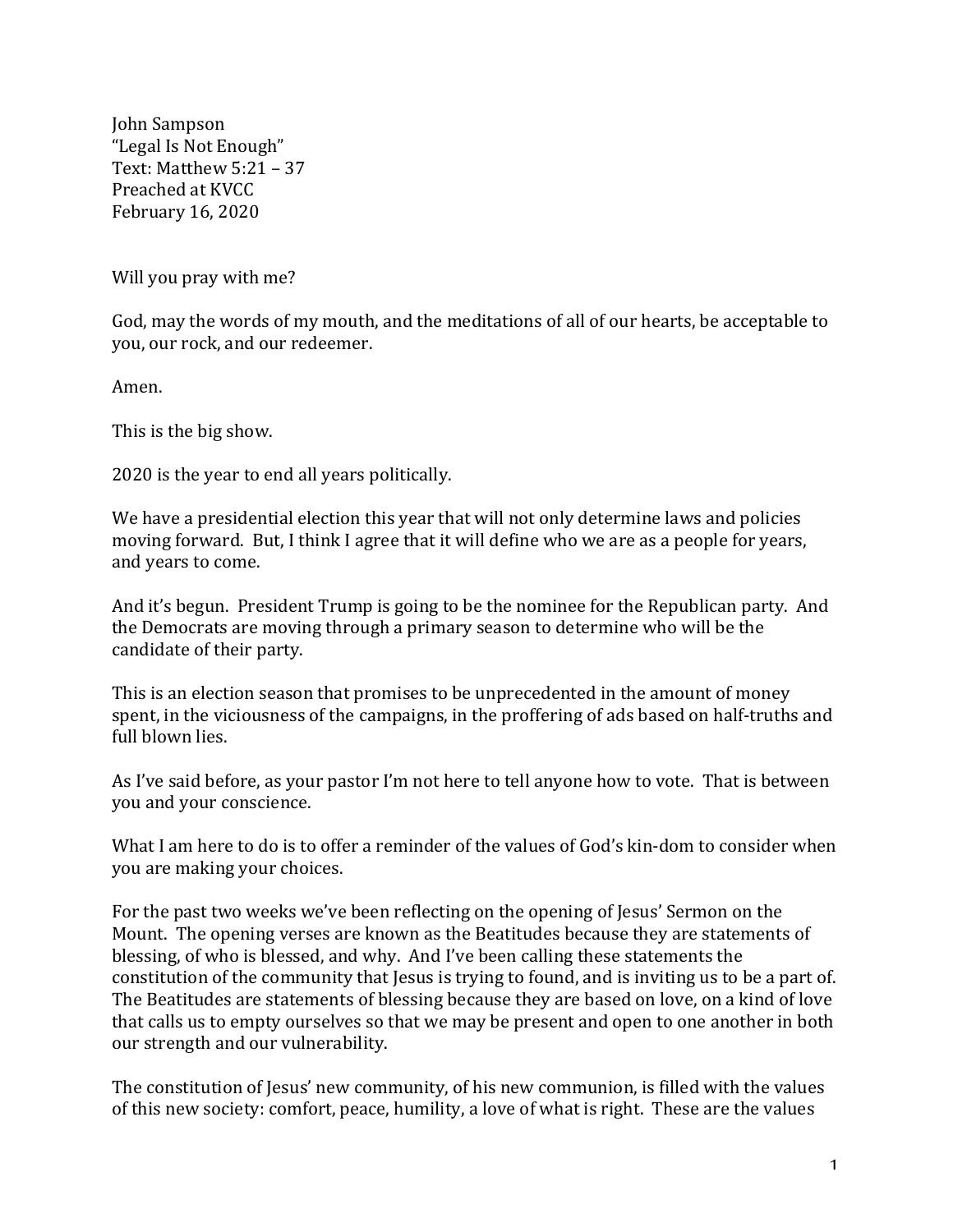that Jesus asks us to adopt as his students, as those trying to follow his message, as those who are invited to love God with all of our being, and love each other in just the same way.

But now comes the tricky part.

Now we are asked to find a way to translate this constitution we've been reflecting upon for the past two weeks into an ethics and a politics for our lives in the here and now.

We are asked to bring the values of Jesus' community into our own decision making about our lives, including the debate about the direction of the future of our nation that sits at the very core of this election cycle.

When Jesus says, "you've heard it said...," what he's referring to is the Torah, the law, the actual religious law embedded in the first five books of our Bible.

You've heard it said, "you shall not murder," comes from the books of Exodus and Deuteronomy.

You've heard it said, "you shall not commit adultery," comes from Exodus, Leviticus and Deuteronomy.

These laws are the principles that regulated ancient Jewish society. They contained the values of the Jewish people, and they made the audacious claim, so foreign to us here and now, that following these laws guaranteed being in close relationship with God.

And you might think that observing these laws would be enough for Jesus. That he would simply ask his followers to submit to the law and be done with it. But he doesn't. Jesus pulls a Jesus. What he does is to bring a conventional understanding Torah into conversation with his constitution of love - not to overthrow Torah, but to intensify it, to extend it so that we can live by the law's underlying spirit and not just by its letter.

You've heard it said in the law that you are not to murder, but I say to you, from the perspective of love that underlies and founds the prohibition of murder, that anger and insult is just as dangerous to how you treat others, and to the health of your spirit. You've heard it said that if you don't actually kill someone that's good enough. But I say it's not enough if your heart holds contempt for your brother, or sister. Because you have lost your love for each other.

Jesus is telling us that a legal framework that has lost love as its foundation is insufficient, and is ultimately inhuman.

Jesus is called Rabbi, teacher, because he shows us a principle and then asks us to apply it in our own lives. You and I live a million miles away from the society that Jesus and his followers lived in.

They had no conception of democracy like we have.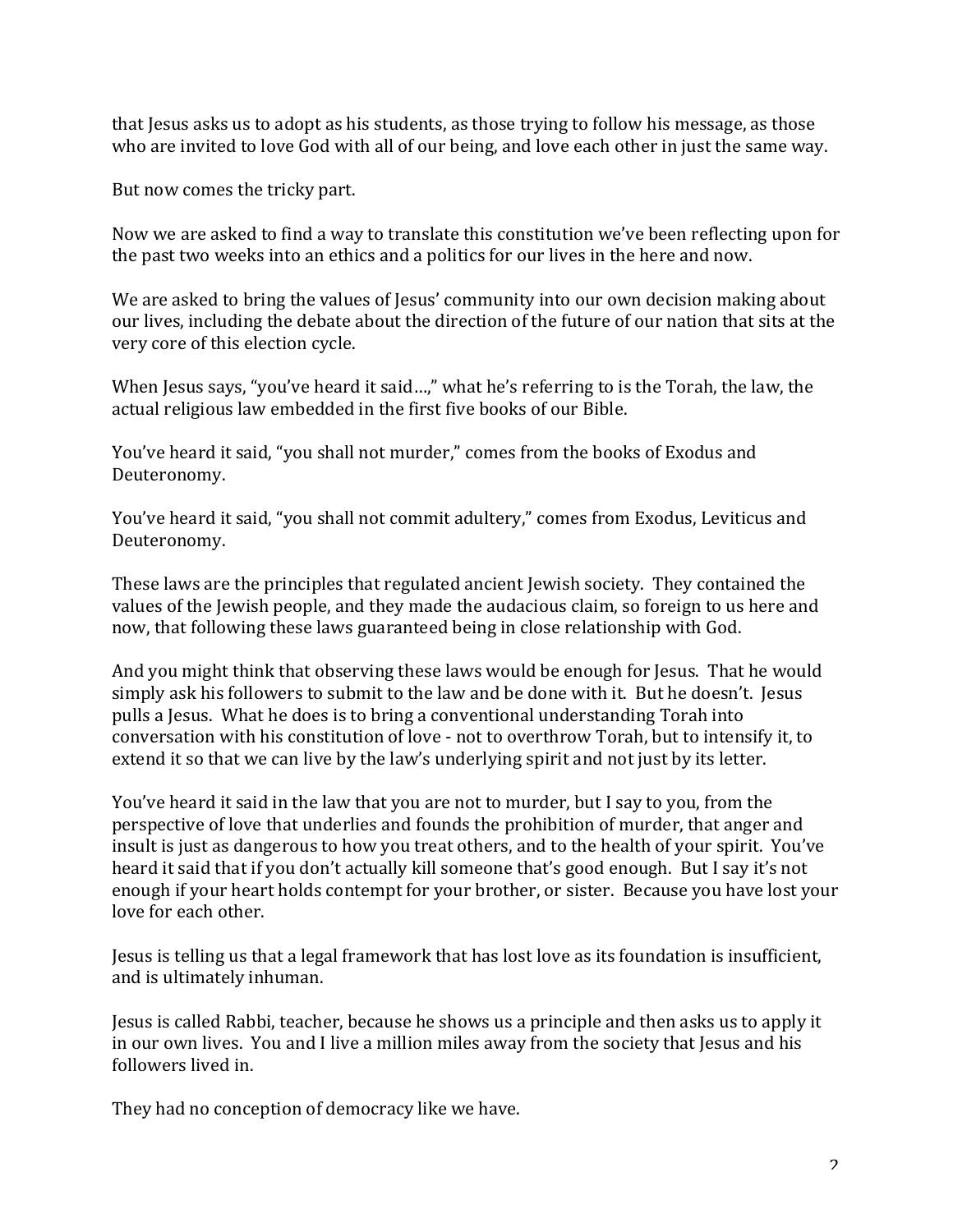They had no understanding of the equality of women like we have.

It would seem completely odd to them to have a secular law divorced from religious law.

But even with these differences Jesus asks us to bring the law of our land into conversation with the constitution of his community, and let the power of love begin to change and transform our understanding of how we relate to our legal system, and ultimately to one another.

You've heard it said that families entering our country can be separated without a way to be reunited, ever. But I say... What do you imagine Jesus, who grew up as a refuge, might say? How do you imagine we can finish this statement when we insist that love be added into the equation of our immigration laws?

You have heard it said that torture is legal. But I say... How might Jesus who was tortured and executed finish this statement? How do we as a people who come and worship in a space that is visually and architecturally focused on the symbol of a cross, of an instrument of torture and execution, complete this statement? If we embrace Jesus' commandment to love our neighbor as ourselves is state sponsored torture even a possibility?

You've heard it's legal to consume as much power, and food, and stuff as we want. But I say... How do we finish this statement when we consider that our sacred scriptures tell us that the purpose of our existence is to take care of and nurture creation?

Jesus always challenges us to bring these kinds of questions back to our own lives. As our teacher he is constantly asking us to shine the mirror of accountability and of love on ourselves first and foremost. He asks us to ask ourselves is there more love possible in our lives? Is there more peace we can commit to? Could we grasp less frantically to our own egos?

But this is the big show.

2020 is the year to end all years politically.

At the end of last week's reflection I asked those who were present what kind of allegiance they had to Jesus' constitution of love. I asked if those who were present carried within them the values reflected in the Beatitudes, and if they guided them in their lives.

I think if Jesus' constitution has meaning for us in our lives, in this important year of politics, it is perfectly OK to ask our candidates if peace is one of their values. How have they been peacemakers in their lives and in their service to our communities? How will they us as individuals, and our nation collectively, make peace?

I think it is completely appropriate to ask those who are asking for our votes how they have mourned in their lives, and how they have comforted those who mourn in the communities